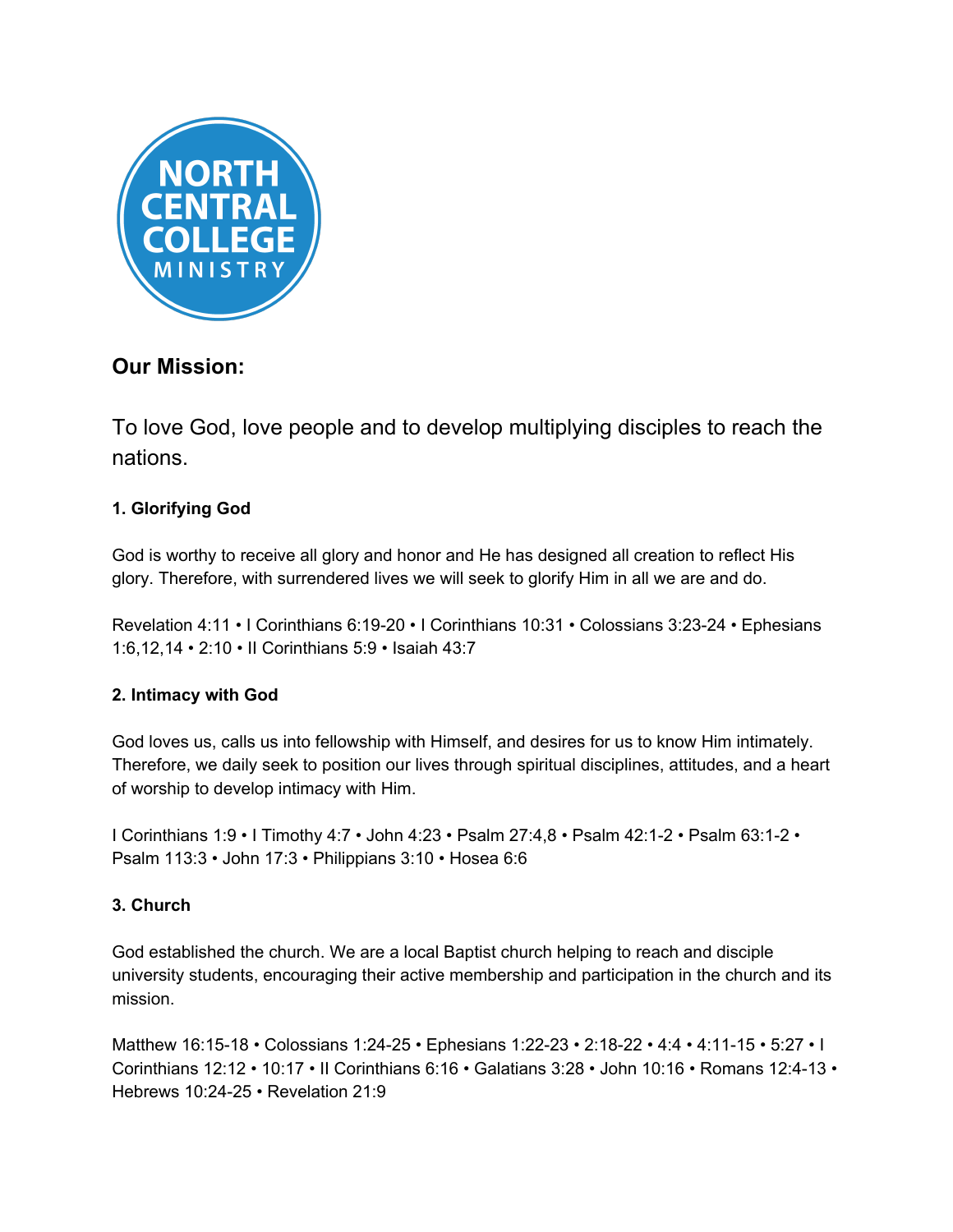# **4. The Word of God**

All Scripture is God breathed and without error. The Bible is our sole authority and guide for daily living. Therefore, we will pursue a life of earnestly hearing, reading, studying, memorizing, and meditating upon the Word of God so that we may apply it to all areas of life.

II Timothy 3:16-17 • I Peter 1:23-25 • Mark 13:31 • Isaiah 40:8 • Psalm 19:7-9,11 • Psalm 1:3 • Psalm 119:4,5,9,11,105,133 • Proverbs 22:20-21 • Jeremiah 15:16 • 23:29 • Isaiah 55:8-11 • Deuteronomy 6:6-7 • II Timothy 2:15 • Ezra 7:10 • James 1:22-25 • Joshua 1:8 • Acts 17:11 • 20:28 • Revelation 1:3

# **5. Faith**

Without faith we cannot please God; therefore, we seek to live dependent on Him in every area of life and ministry.

Hebrews 11:1, 6 • Proverbs 3:5-6, Habakkuk 2:4 • Romans 1:17 • Romans 4:20-21 • Romans 5:1 • Romans 10:17 • Ephesians 2:8-9 • Galatians 2:20 • Matthew 8:5-10 • Matthew 13:58 • Matthew 17:20 • II Corinthians 5:7 • James 1:6-8

#### **6. Prayer**

God has invited us to communicate with Him and the Scripture gives overwhelming evidence of the importance of prayer. Therefore, we will devote ourselves to praying individually and with others.

Matthew 7:7-11 • 18:19, 21 • 21:22 • 26:44 • Luke 6:12 • John 16:24 • Colossians 4:2 • I John 5:14-15 • I Thessalonians 5:17 • Philippians 4:6-7 • I Samuel 12:23

# **7. Godly Character**

We are called to be imitators of God and to serve Him in purity. Living a life of godliness and holiness is essential to long-term fruitfulness and a lifestyle that honors God. Therefore, we will seek to be conformed to the character of Jesus in every aspect of our lives.

I Peter 1:15-16 • Ephesians 2:10 • 5:1-3 • John 15:5 • Colossians 2:6-7 • II Peter 1:3-11 • Romans 5:3-5 • Romans 8:29 • Romans 12:2 • I Timothy 4:7 • 6:11-12 • II Timothy 2:22 • Titus 2:11-14 • Galatians 5:22-23

#### **8. Evangelism**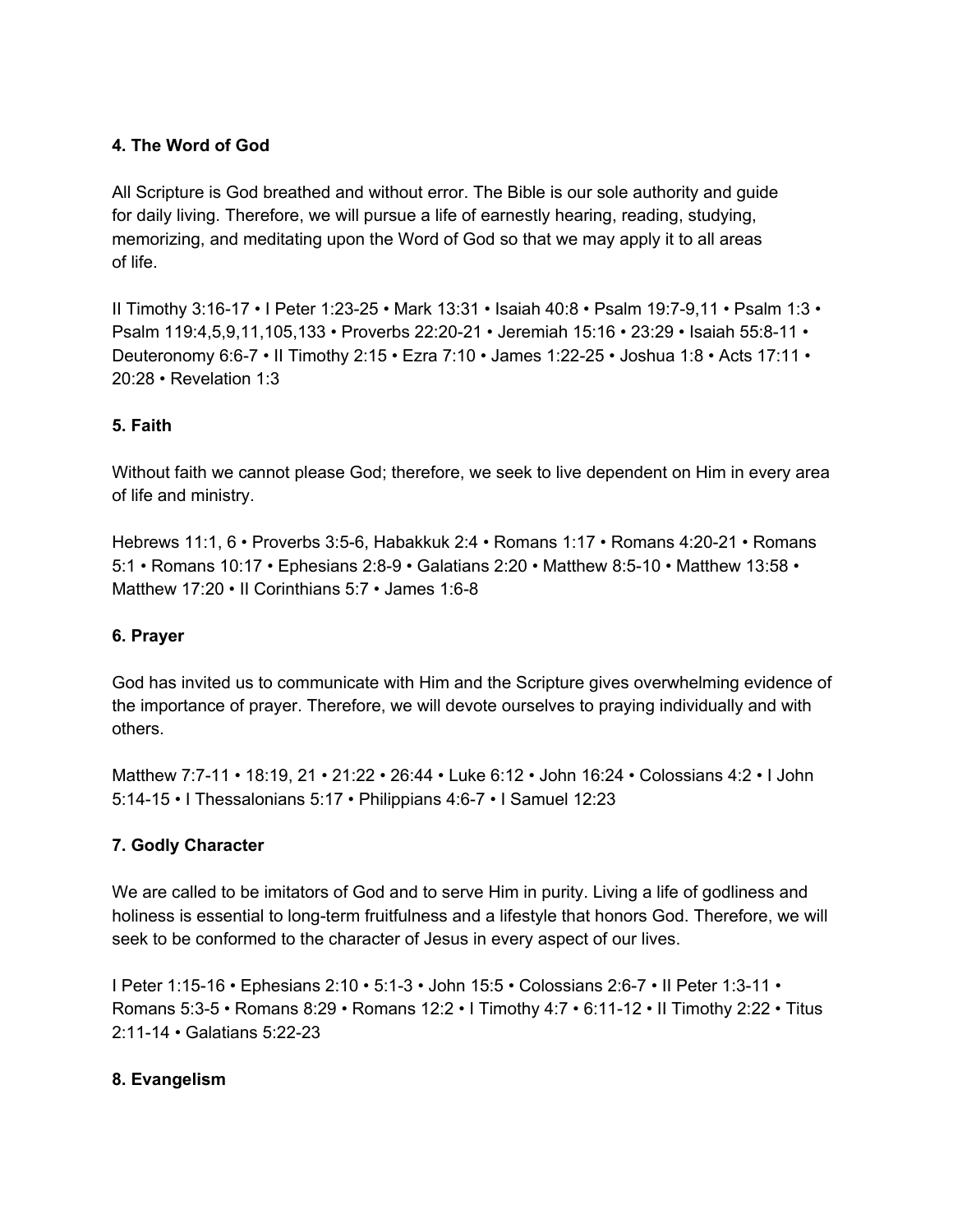Faith in Christ is the only way a person is forgiven of sin and is brought into a personal relationship with God that provides abundant life on earth and eternal life in heaven. Therefore, we seek to proclaim the gospel intentionally to all people through our words, lifestyle and relationships.

John 3:16 • John 14:1-3 • John 10:10 • Acts 1:8 • 4:12 • 5:29-31,41-42 • 10:43 • 20:23-24 • 26:16-18 • Romans 1:16 • 10:9-14 • I Corinthians 9:16-19 • 15:1-4 • II Corinthians 5:14,19-20 • Colossians 1:28-29 • 4:3-6 • Ephesians 6:19 • Jeremiah 20:9 • Matthew 28:18-20 • Proverbs 11:30

# **9. Discipleship**

We will intentionally invest in the lives of others to help establish them in the faith and equip them with life and ministry skills to live as his fruitful disciples and continue as lifelong learners.

Luke 9:23 • 14:26-27,33 • 24:32 • Colossians 2:6-7 • Psalm 78:1-4,72 • John 15:5 • Acts 20:28,31-32 • I Corinthians 4:16-18 • 11:1 • Philippians 4:9 • Deuteronomy 6:4-9 • Romans 12:1-2 • I Thessalonians 2:19-20 • 3:8 • Ezra 7:10 • III John 4

# **10. Relationships**

Christ-like relationships stem from a vital walk with God and are characterized by authenticity that facilitates life transformation and are a witness to the world. Therefore, we seek to love all people, build and maintain God-centered relationships.

I John 1:7 • I John 4:7-21 • Matthew 22:37-40 • Genesis 2:18, Ecclesiastes 4:9-10 • John 13:34-35 • 17:21 • Hebrews 3:13 • 10:24-25 • Philippians 2:3-4 • Ephesians 4:29 • 5:4 • I Thessalonians 2:7-10 • Proverbs 17:17 • 27:17

# **11. Servanthood**

Since Christ willingly left His glory and humbled Himself to become a servant, even to the point of death; therefore, we seek in attitude and actions to joyfully serve others. Mark 10:43-45 • Philippians 2:3-8 • John 13:1-17 • Luke 17 • Galatians 5:13 • Colossians 3:23-24 • II Corinthians 4:5 • Deuteronomy 15:12-18

# **12. Scripture Memory**

Treasuring God's word in our hearts is crucial to life and ministry; therefore, we seek to be transformed by consistently memorizing, meditating, reviewing, and applying Scripture.

Deuteronomy 6:5-10 • 11:18-20 • 32:45-47 • Psalm 1:2-3 • 19:7-11 • 37:30-31 • 40:8 •